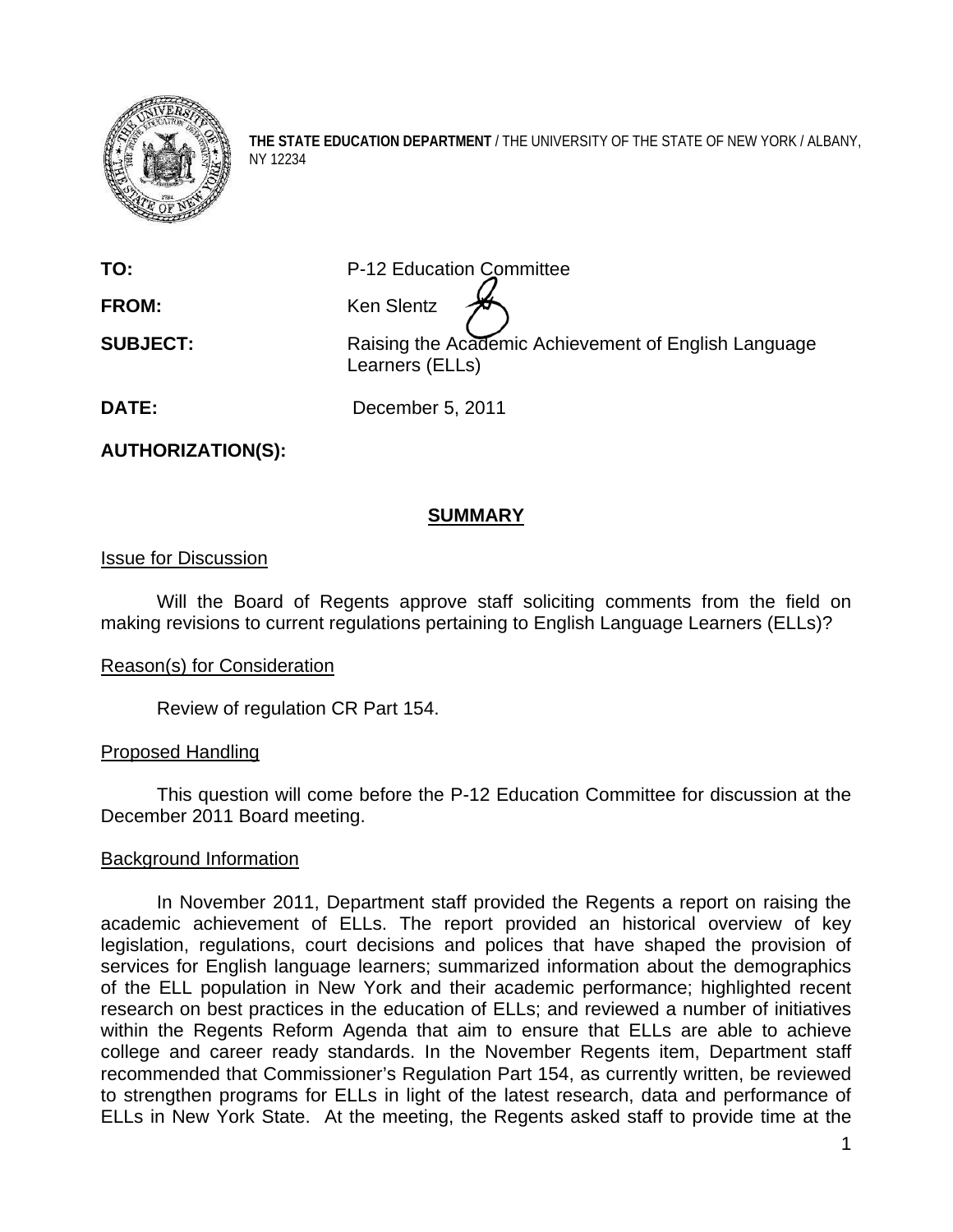December meeting for discussion of the specific provisions of Part 154 that should be reviewed (detailed on page 17 of attachment A) and how such review should be undertaken.

Because the Regents did not have a chance to fully discuss this item, it is provided again as Attachment A.

Attachment B provides an update on additional initiatives that support the Regents Reform agenda, including the launch in November 2012 of a new program called the New York State Initiative for Emergent Bilinguals in partnership with the Research Institute for the Study of Language in Urban Society and the Ph.D. Program in Urban Education, both of the Graduate Center of the City University of New York (CUNY-NYSIEB).

#### Recommendations

The Regents direct that Department staff engage with the field and collect input from key stakeholders for the purpose of making recommendations to the Regents on possible revisions to CR Part 154.

#### Timetable for Implementation

 It is anticipated that the proposed regulation and policy revisions will be submitted to the Board of Regents for discussion in spring 2012.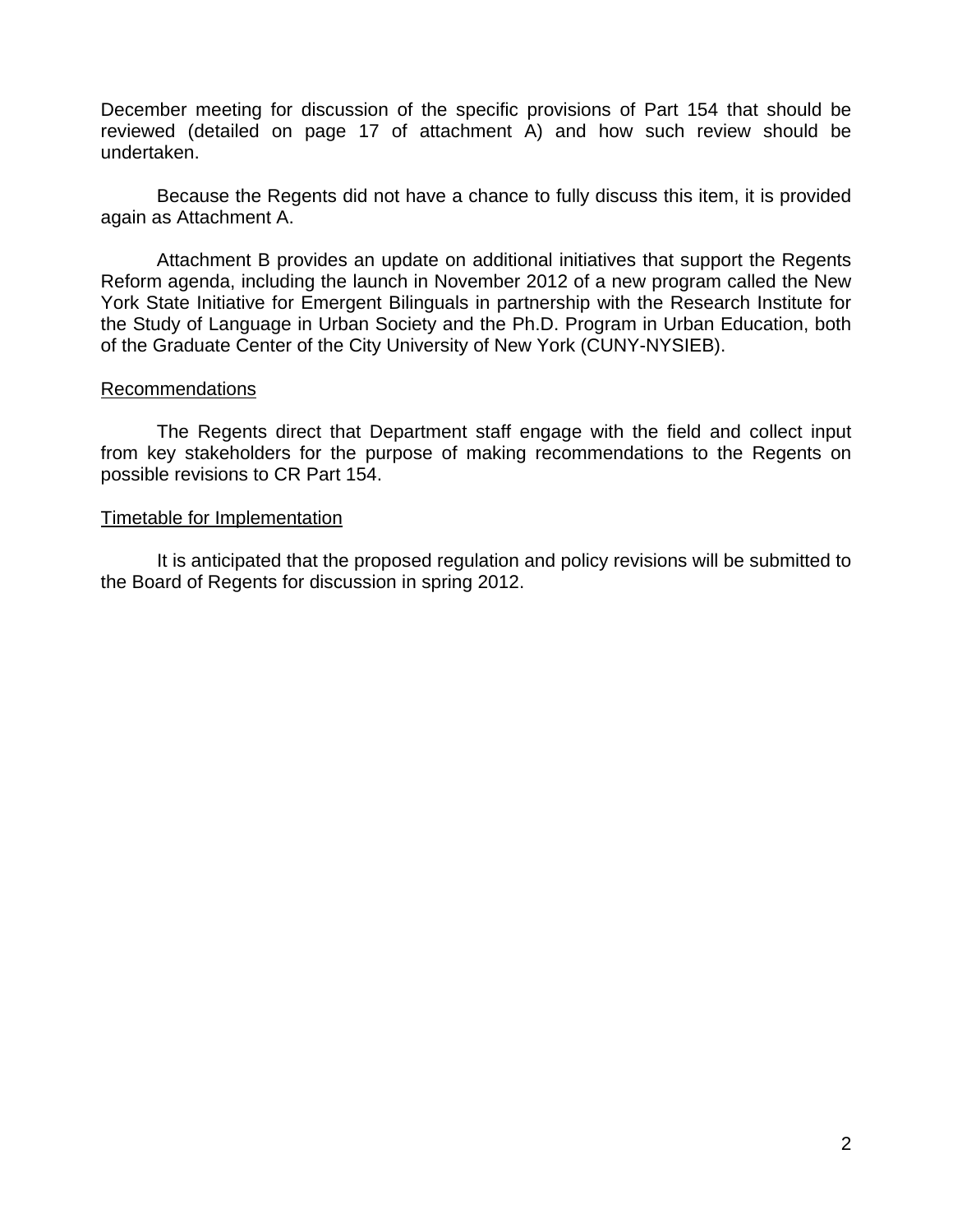# **Appendix: A: Raising the Academic Achievement of English Language Learners (ELLs)**

# Background Information

 For over forty years, the Regents have implemented policies and directed Department staff to provide resources to help English Language Learners (ELLs) become proficient in English and succeed in school. As early as 1972, the Regents issued the first State position paper on bilingual education. The policies adopted by the Board of Regents in 1989 regarding the education of ELLs remain germane today:

- All students in New York State become proficient in English, and to the extent possible, in another language, and that all students understand and respect their own and other cultures;
- Educational access, equity and excellence be promoted for language minority and limited English proficient students so that they become proficient in English and remain proficient in their first language;
- Programs for language minority and limited English proficient students be staffed by qualified professionals;
- Parents and guardians of language minority and limited English proficient students be actively encouraged to participate in their children's education;
- The needs of language minority and limited English proficient students be considered in the development of all State Education Department initiatives, and that appropriate measures be taken to address these needs.

 The Regents policy has been supported by State Education Law 3204, which beginning in 1970 was amended to allow school districts to provide instruction in languages other than English to ELLs and further amended in 1982 to authorize expanded services to ELLs. To support programs for ELLs, the legislature began providing categorical funding for bilingual education in 1973 and, this year, the Department received a total of \$12.5 million to fund a variety of initiatives.

 Commissioner's Regulation Part 154 (8 N.Y.C.R.R. § 154 et. seq), first enacted in 1981, specifies the requirements for provision of services and supports to ELLs and applies to any school district receiving New York State Foundation Aid. The Regulations:

- Hold all school districts accountable for identifying and serving LEP students;
- Mandate the implementation of specific programs (English as a Second Language (ESL) or Bilingual Education) based on the numbers and native languages of ELLs;
- Prescribe the amount of ESL and Native Language Arts (NLA) instruction for LELLs based on their proficiency level in English; and
- Set entrance and exit criteria from these programs.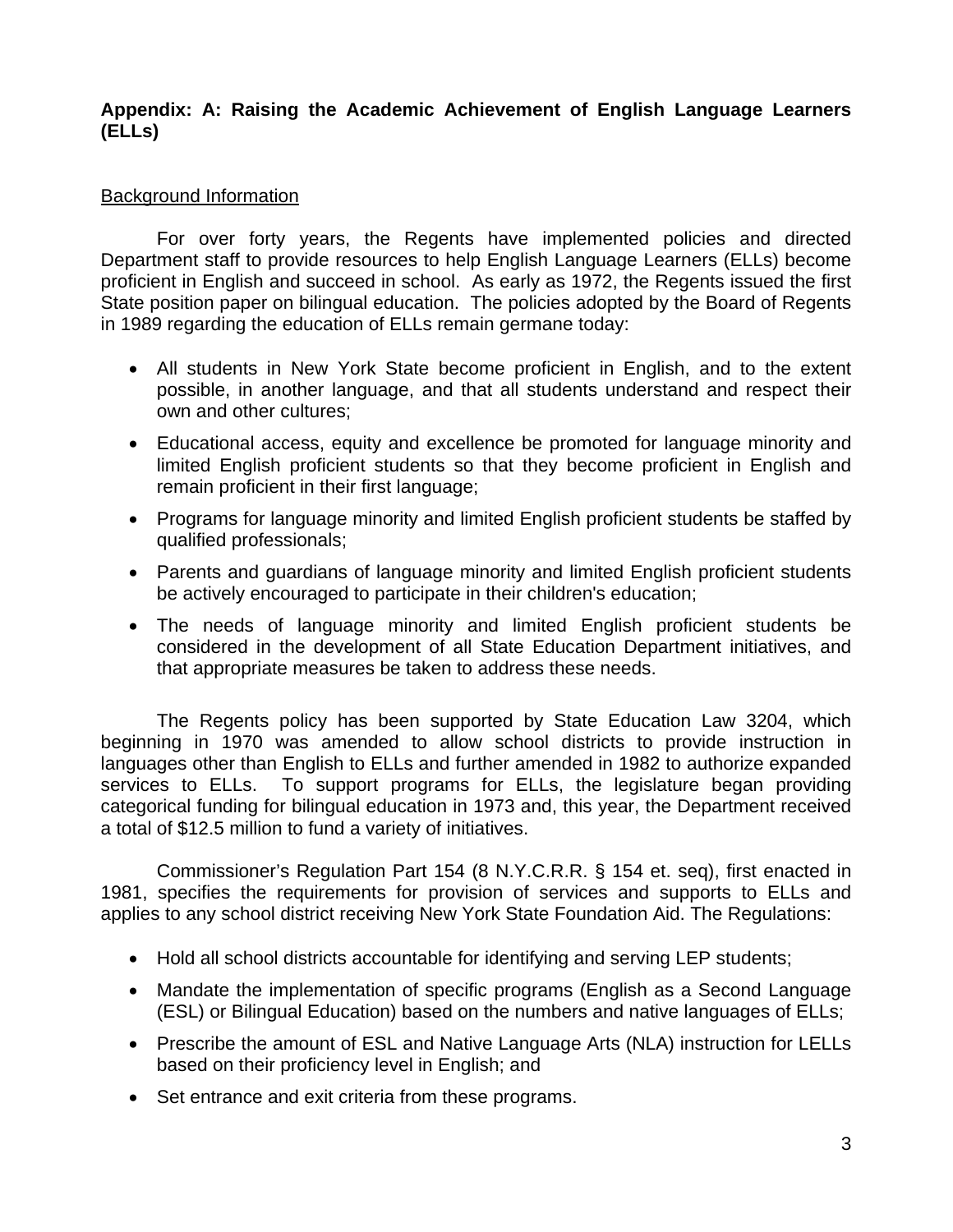In addition to the provisions of State Education law and Commissioner's Regulations, several federal laws and regulations also protect the rights of ELLs and provide guidelines to states for how to develop and implement proper programming for these students. Among these laws are Title I and III of the Elementary and Secondary Education Act (ESEA), Title VI of the Civil Rights Act of 1964, and the Equal Educational Opportunities Act of 1974.

 Title VI of the Civil Rights Act of 1964 prohibits discrimination on the basis of race, color, or national origin under any program or activity receiving federal financial assistance. Supreme Court decisions, such as *Lau v. Nichols*, have interpreted this to prohibit discrimination on the basis of language, as part of the protection against national origin discrimination. The Equal Educational Opportunities Act of 1974 codified the *Lau v. Nichols* decision by prohibiting states from denying equal educational opportunities to an individual on account of his or her race, color, sex, or national origin, which includes "the failure by an educational agency to take appropriate action to overcome language barriers that impede equal participation by its students in its instructional programs." In addition to these civil rights laws, Title I and Title III of the ESEA ensure that emergent bilinguals are equally educated, provides funding streams to achieve that goal, and hold states accountable for results.

#### Overview of ELL population in NY

As compared to other states that have seen very significant increases in the enrollment of ELLs in their schools during the last decade, the number and percent of ELL students in New York State has remained fairly stable over the past ten years, fluctuating between 6-8% of the total public school population. In 2010-11, there were a total of 238,792 ELL students in public schools throughout the State and an additional 84,746 ELLs in nonpublic schools. The overwhelming majority of ELLs are concentrated in New York City, which has 70% of the State's ELL public school population. No other district in

the State makes up more than 2% of the State's public school ELL population. The district with the next largest ELL enrollment is Brentwood in Suffolk County, and Long Island school districts enroll 13% of the State's ELL public school population. The remaining four Large City School Districts (Buffalo, Rochester, Yonkers and Syracuse) together enroll 6% of the State's ELL public school population (and are listed above in order of their ELL population). The remaining 11% of ELL public school students are located in districts throughout the State, with particular concentrations in districts in Westchester and in Utica.

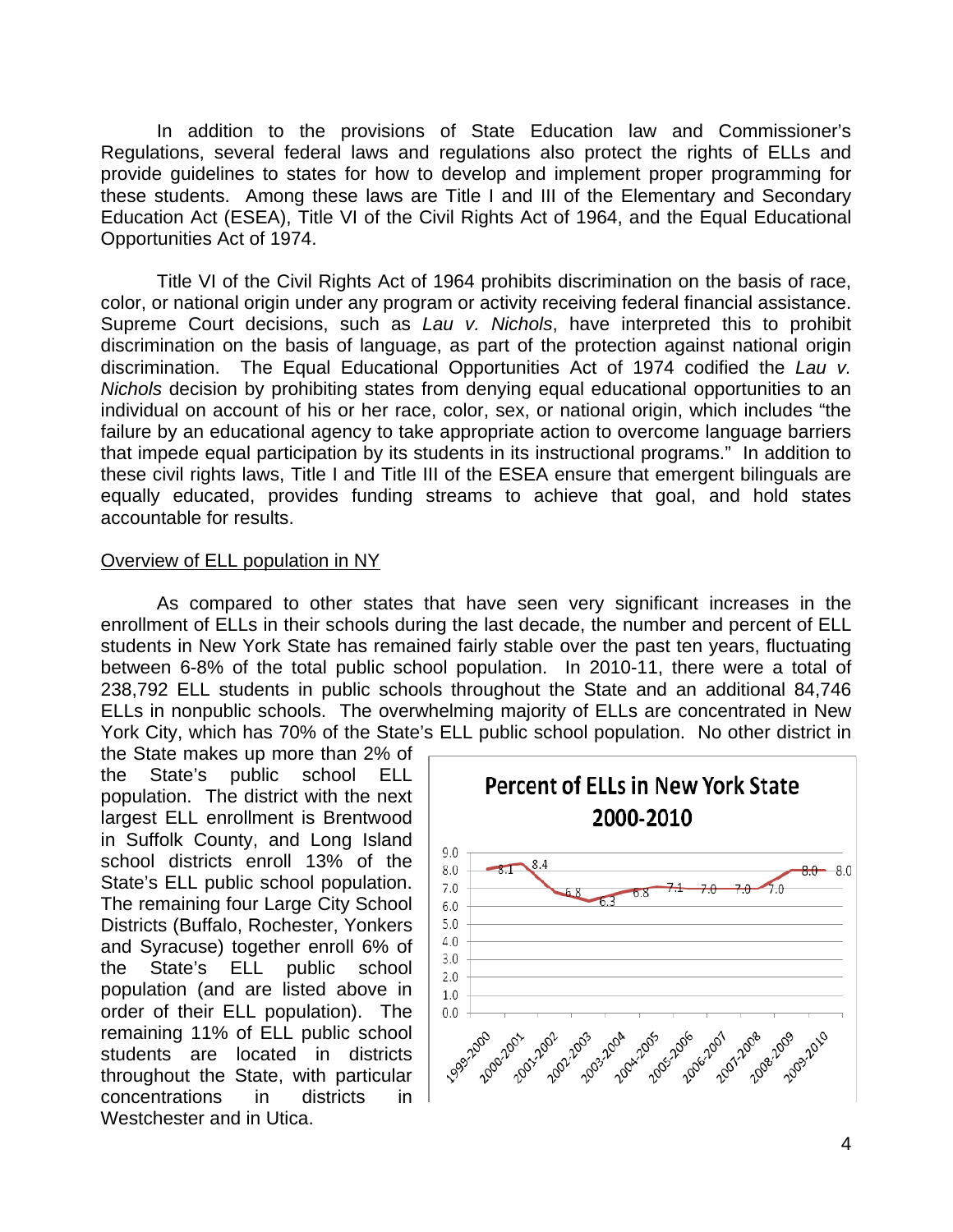According to 2009-10 data, ELL students speak nearly 200 different languages in New York State. The majority of ELLs speak Spanish, followed by Chinese, Arabic, Bengali and Haitian Creole. The other five languages that make up the top 10 are Urdu, Russian, French, Korean and Karen. The language breakdown of ELLs has remained fairly stable over the past decade, with Spanish and Chinese representing the main language groups; however there have been some demographic shifts with Arabic and Bengali replacing Russian and Urdu as the top third and fourth languages respectively. Some communities, however, have seen large influxes of refugee populations and thus the predominate language groups can differ by district. In Buffalo, for example, the top five languages are Spanish, Somali, Karen, Arabic and Burmese, which differs greatly from the five largest language groups statewide. (Note: Karen and Burmese are the two languages spoken by refugees from Burma). In contrast, the top five languages spoken by ELLs in New York City are Spanish, Chinese, Bengali, Arabic and Haitian-Creole.



Chart Source: 2009-2010 CONSOLIDATED STATE PERFORMANCE REPORT: Parts I and II (p. 50). Retrieved from: [http://www2.ed.gov/admins/lead/account/consolidated/sy09-10part1/ny.pdf.](http://www2.ed.gov/admins/lead/account/consolidated/sy09-10part1/ny.pdf)<sup>[1](#page-4-0)</sup>

l

<span id="page-4-0"></span> $1$  Some language groups may be undercounted in this data, such as Chinese, because districts reported them as speaking an "undetermined" language. Many students are also reported as speaking English or "Miscellaneous."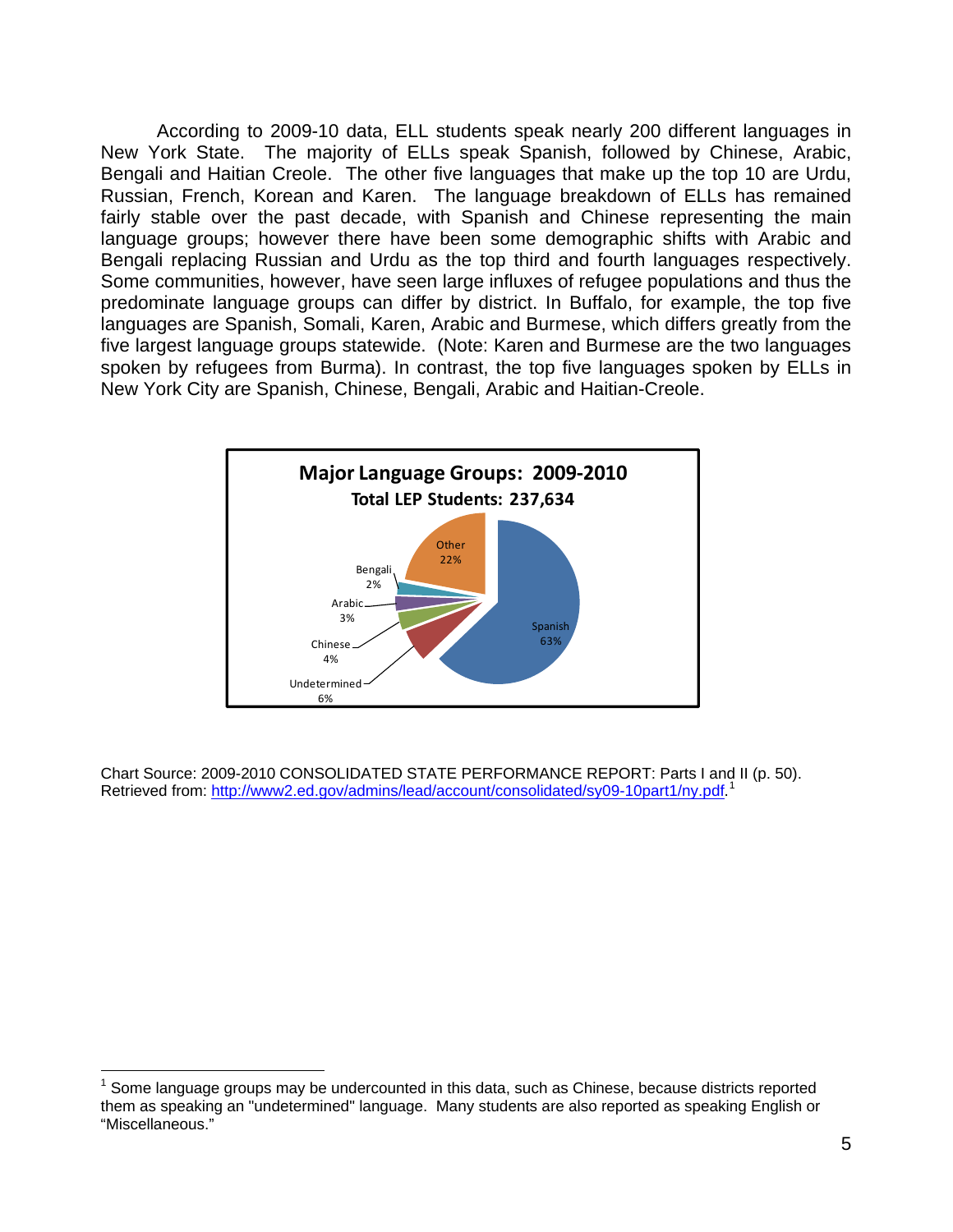### English Language Learner Performance

#### *ELA and Math*

The performance of ELL students continues to lag behind their English proficient peers. The gaps between ELLs and English Language Proficient students (ELPs) are greatest in ELA, although gaps also exist in Math performance, and in both ELA and Math the gap tends to grow between Grades 3 and 8.

In 2010, for example, where 58% of ELPs scored at levels 3 or 4 on the 3rd Grade ELA exam, only 24% of ELLs scored levels 3 or 4. Similarly, where 54% of ELPs scored at levels 3 or 4 on the 8th Grade ELA exam, only 4% of ELLs scored at levels 3 or 4.



Performance gaps also exist between ELLs and ELPs in Math, although not as great as in ELA. In 2010, 62% of ELPs scored at levels 3 or 4 on the 3rd Grade Math exam, whereas only 36% of ELLs scored at levels 3 and 4. In 8th Grade, 57% of ELPs scored at levels 3 and 4 on the 2010 exam, while only 24% of ELLs scored at levels 3 or 4.

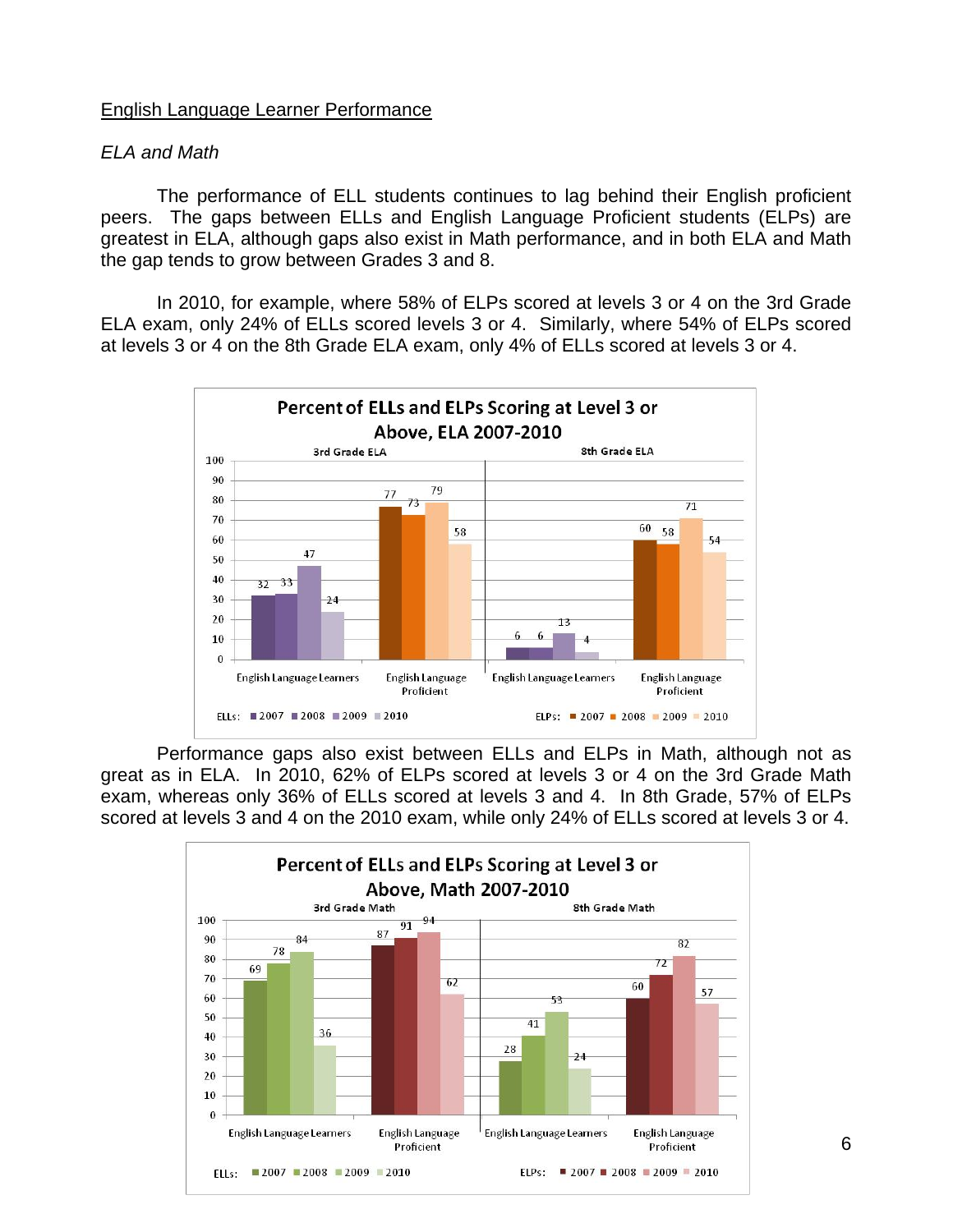The gap between ELL and ELP performance in both ELA and Math grows between Grades 3 and 8. On the 2010 State ELA exam in Grade 3, for example, there is a 34 percentage point gap between ELLs and ELPs scoring at levels 3 and 4. This gap in performance grows to a 50 percentage point gap between ELLs and ELPs on the 2010 ELA exams in Grade 8.

While a significant gap in performance exists, this gap has decreased over the past several years in ELA in Grades 3 and 8. The gap between ELLs and ELPs in Grade 3 ELA has decreased over time, from 45 percentage points in 2007 to 34 percentage points in 2010. There has also been a slight decrease in the gap between ELLs and ELPs on the Grade 8 ELA over time, from 54 percentage points in 2007 to 50 percentage points in 2010.

Similar to ELA, in Math, the gap between ELL and ELP performance grows between Grades 3 and 8. On the 2010 Math exam in Grade 3, for example, there is a 26 percentage point gap between ELLs and ELPs scoring at levels 3 and 4. This gap in performance grows slightly to a 33 percentage point gap between ELLs and ELPs on the 2010 Math exam in Grade 8.



Unlike ELA, the gap between ELLs and ELPs in Math has not decreased but has actually increased over time. In Grade 3, the gap between ELLs and ELPs in Math was 18 percentage points in 2007, growing to 26 percentage points in 2010. The gap in Grade 8 Math has remained fairly stable, with a 32 percentage point gap between ELLs and ELPs in 2007 and in 2010 that gap

was 33 percentage points.

A degree of caution should be used in interpreting these trends in data because of the change in proficiency standards enacted by the Regents in 2010.



7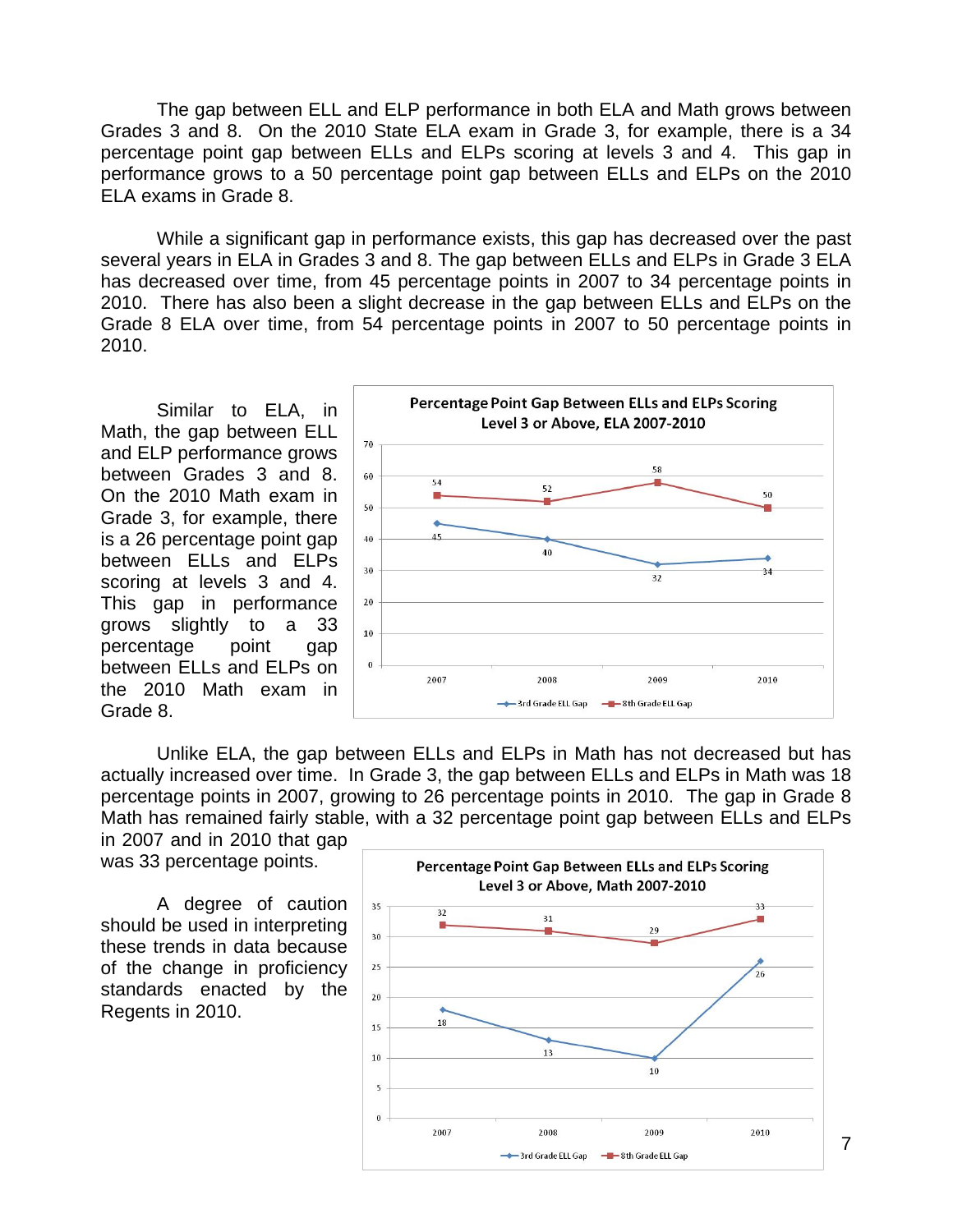# *New York State English as a Second Language Achievement Test (NYSESLAT)*

The performance of general education ELL students on the NYSESLAT, the exam ELL students must pass in order to exit out of ELL status in the state, shows a gap between students scoring proficient on the listening and speaking portions on the exam, as compared to the reading and writing, suggesting that ESL and native language instruction needs to focus on reading and writing domains for ELLs. The gaps between the percent of students scoring proficient on the listening and speaking versus reading and writing sections are greatest at grades 2-4, 7-8 and high school. Instruction in these grades should put a greater emphasis on reading and writing, to improve the gap between ELLs gaining speaking and listening proficiency but lagging behind in reading and writing proficiency.



*Regents Passage and High School Graduation* 

Across all Regents exams, there has been an increase in the gap between ELL and ELP performance between 2003 and 2006 cohorts. As demonstrated in the graph below, the percentage gap is greatest between ELLs and ELPs scoring 65 and above on the ELA, Science and Global History Exams, with a 34%, 35% and 34% gap, respectively, for the 2006 cohort. The gap between ELLs and ELPs scoring 65 and above on the US History and Math exams is not as great, but still significant at 31% and 26%, respectively, for the 2006 cohort.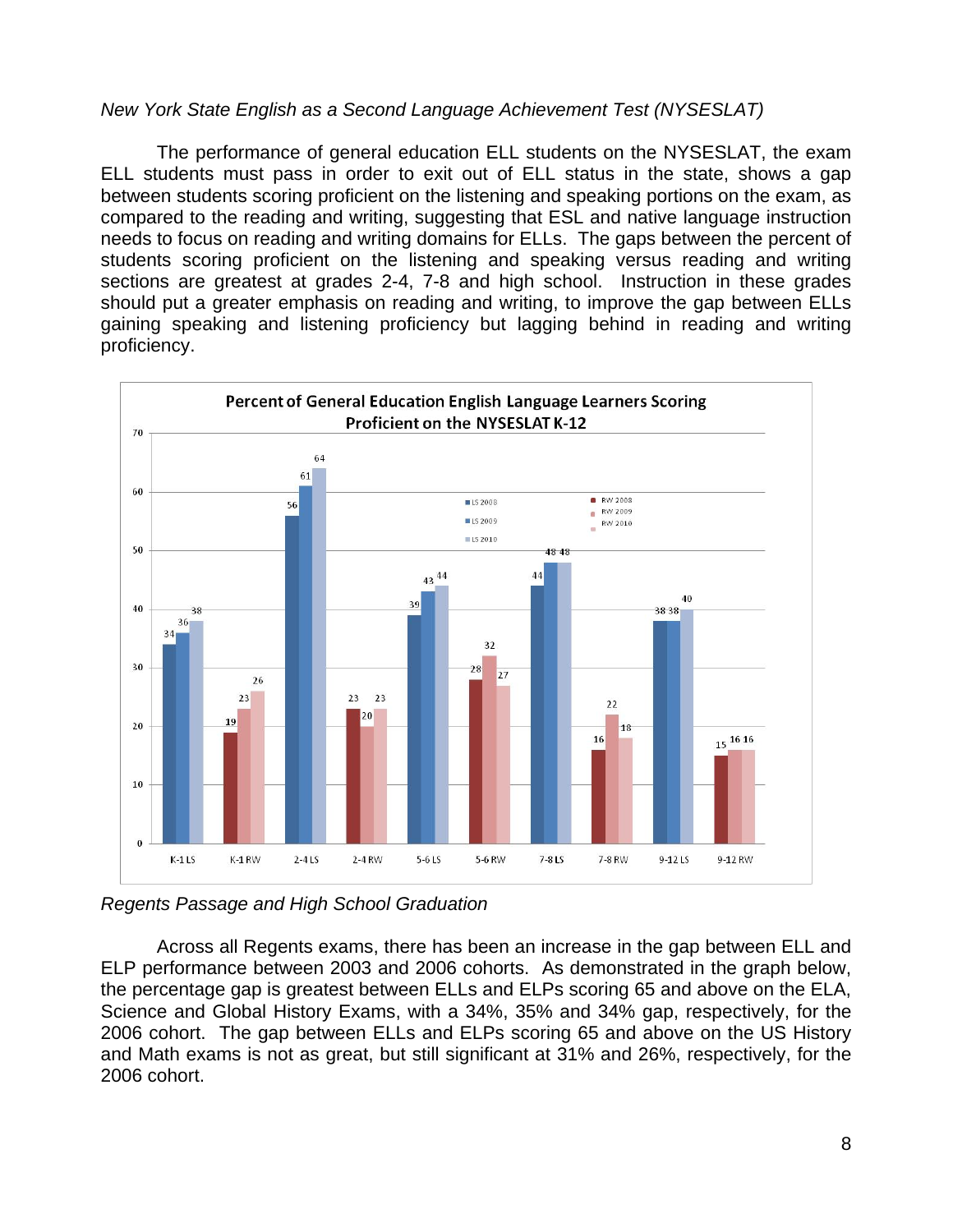

While the percent of ELP students scoring 65 or above on the Regents exams has steadily increased between the 2003 and 2006 cohorts, the percent of ELLs scoring 65 or above has steadily decreased during the same time period across all Regents exams. The percent of ELPs scoring 65 or above on the ELA Regents for example, grew from 74% to 81% from the 2003 to 2006 cohorts, while the percent of ELLs scoring 65 or above declined from 55% to 47% during the same time period.

In Math, the percent of ELPs scoring 65 or above on the Regents exam grew from 74% to 81% from the 2003 to 2006 cohorts, while the percent of ELLs scoring 65 or above declined from 64% to 55% during the same time period.

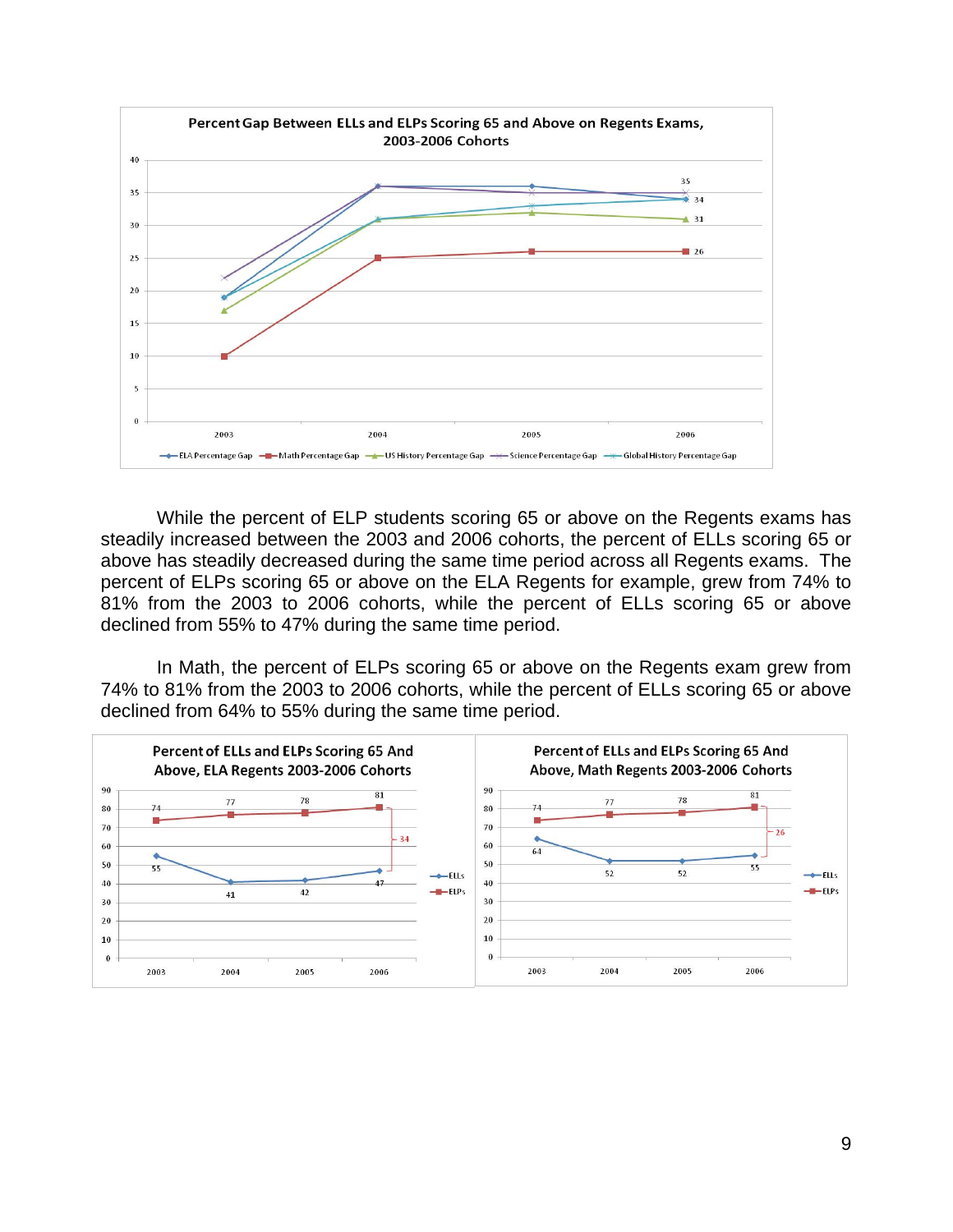In US History similar trends exist with the percent of ELP students scoring 65 or above increasing from 70% to 77% between the 2003 and 2006 cohorts, while the percent of ELL students scoring 65 or above decreased from 53% to 46% between the 2003 and 2006 cohorts.



In Science, ELP students scoring 65 or above rose from 74% to 79% amongst the 2003 and 2006 cohorts, while ELL students scoring 65 or above declined from 52% to 44%. Finally, in Global History the percent of ELP students scoring 65 or above rose from 69% to 75% between 2003 and 2006 cohorts, while the percent of ELLs declined from 50% to 41% for the same cohorts.

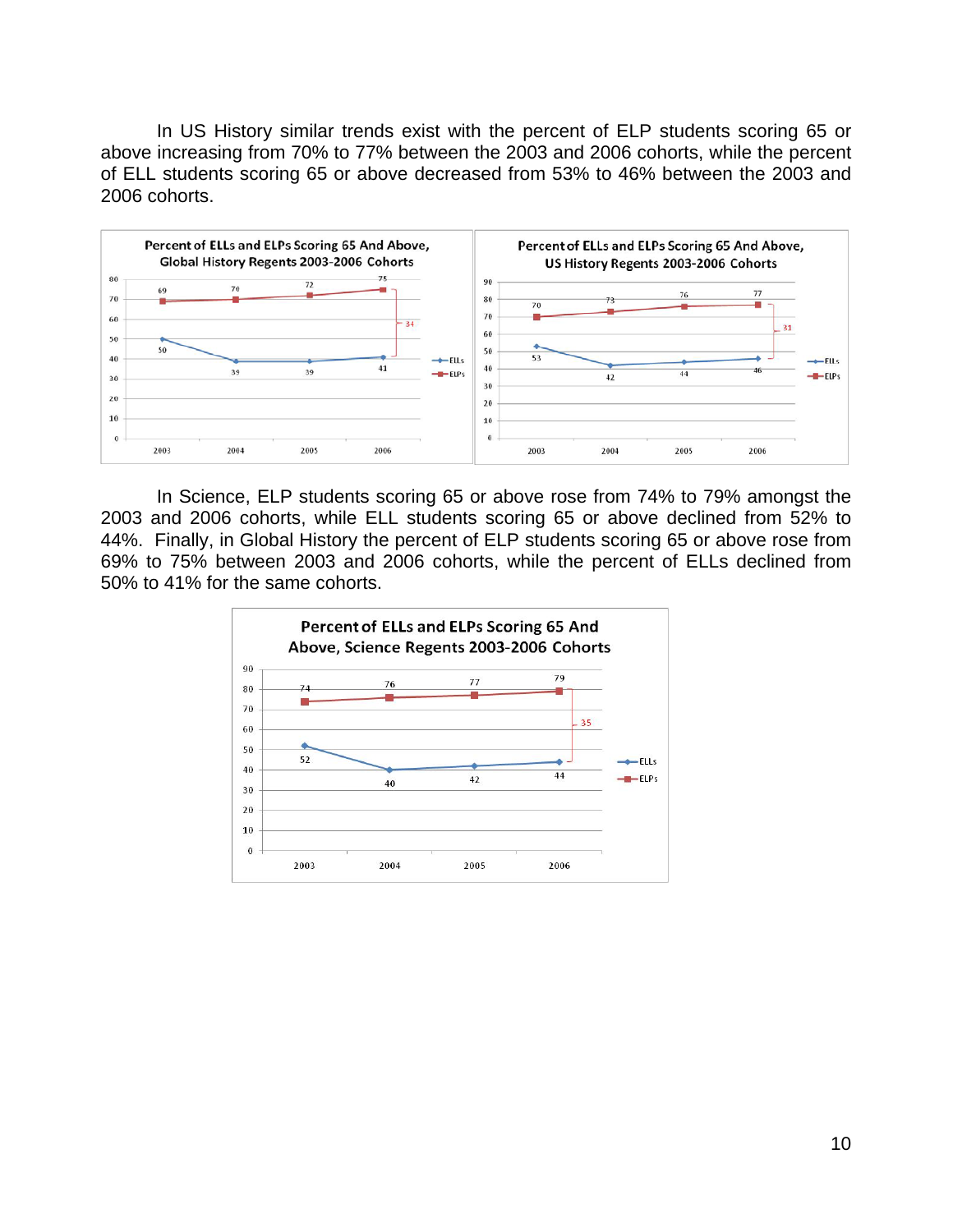On the whole, ELL students are less likely to take Regents exams than ELP students. While the percent of ELP students who did not taken Regents exams generally decreased from the 2003-2006 cohorts, the percent of ELL students who did not take the Regents exams generally increased for the same cohorts.



ELL students graduate at significantly lower rates than their English proficient peers. This gap in graduation rates decreases, however, when five and six year graduation rates are taken into account. Data also suggests that when ELL students are able to learn English successfully in high school, they graduate at even higher rates than their peers who have not been an ELL in high school.

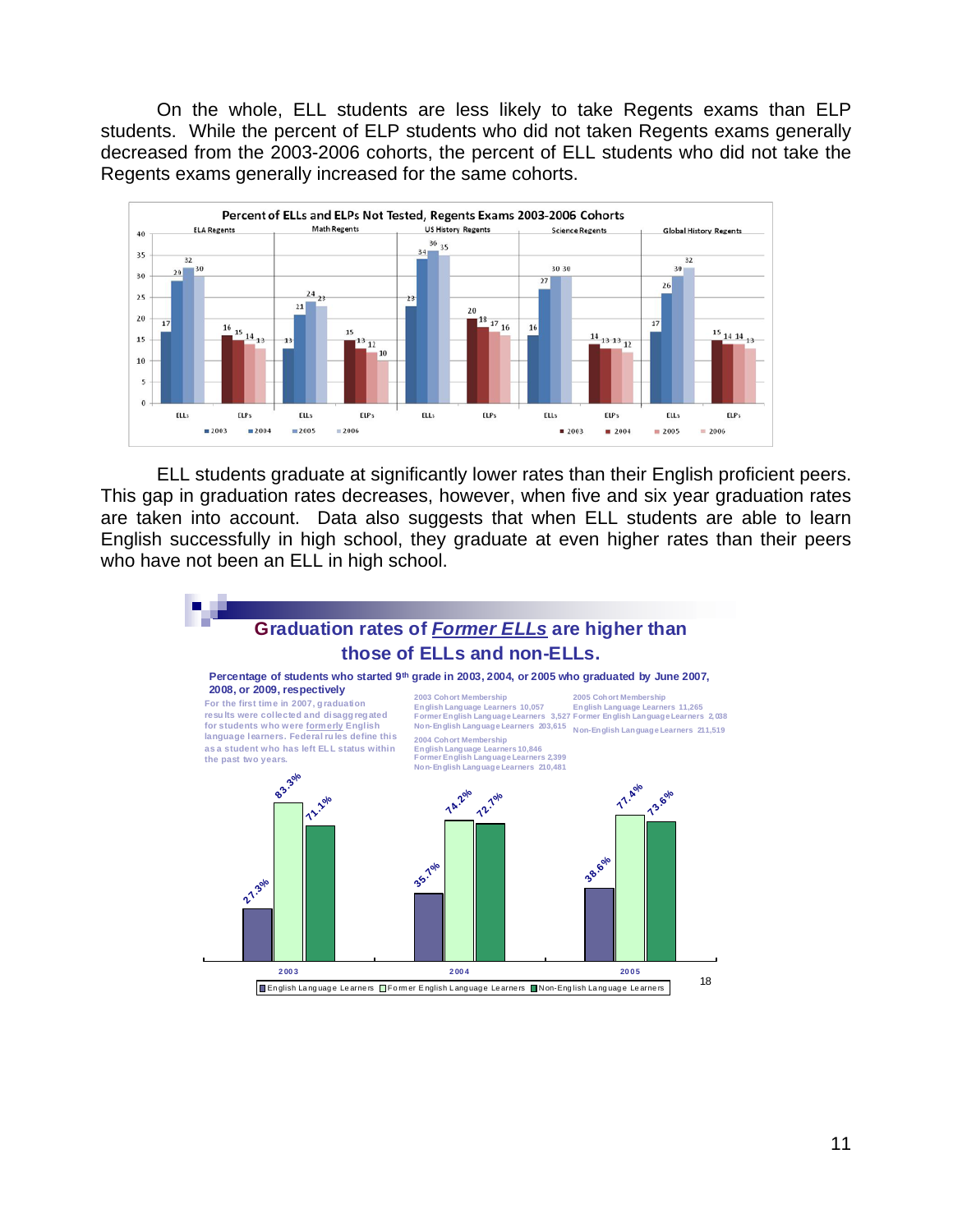Data for the 2005 cohort indicate that 38.6% of ELL students statewide who started  $9<sup>th</sup>$  grade in 2005 had graduated by June 2009, while 35.2% were still enrolled, and 20.7% had dropped out. Five and six year graduation data show that many of the ELLs who remain enrolled in school are able to work towards a high school diploma. The 2003 Cohort of ELLs illustrates this, as their four year graduation rate was 27.3%, which grew to 39.7% over five years, and 43.7% over six years. Research on English language development shows that ELL students need four to seven years to become proficient in English. For ELLs entering the New York school system at the high school level, their increase in graduation rate over five and six years is consistent with this research, as students need to both learn English and master content knowledge in a short time period.



A comparison of 2001 to 2005 cohorts, also shows a general upward trend in graduation rates for ELLs, which is encouraging. However, the graduation rate for ELLs is significantly below their English proficient peers. Additionally, the percent of ELLs who are graduating college and career ready is very low, with only 6% of the 2006 ELL cohort graduating college and career ready, as defined by the State.

 Former ELLs, students who have become proficient in English and have exited out of ELL status in the previous two years, tend to outperform the general population, demonstrating that when ELLs are given proper language instruction they can be very successful in school. Four year graduation rates for former ELL students were 83.3% for the 2003 cohort; 74.2% for the 2004 cohort; and 77.4% for the 2005 cohort, as compared non-ELLs whose graduation rates were 71.1% for the 2003 cohort; 72.7% for the 2004 cohort and 73.6% for the 2005 cohort.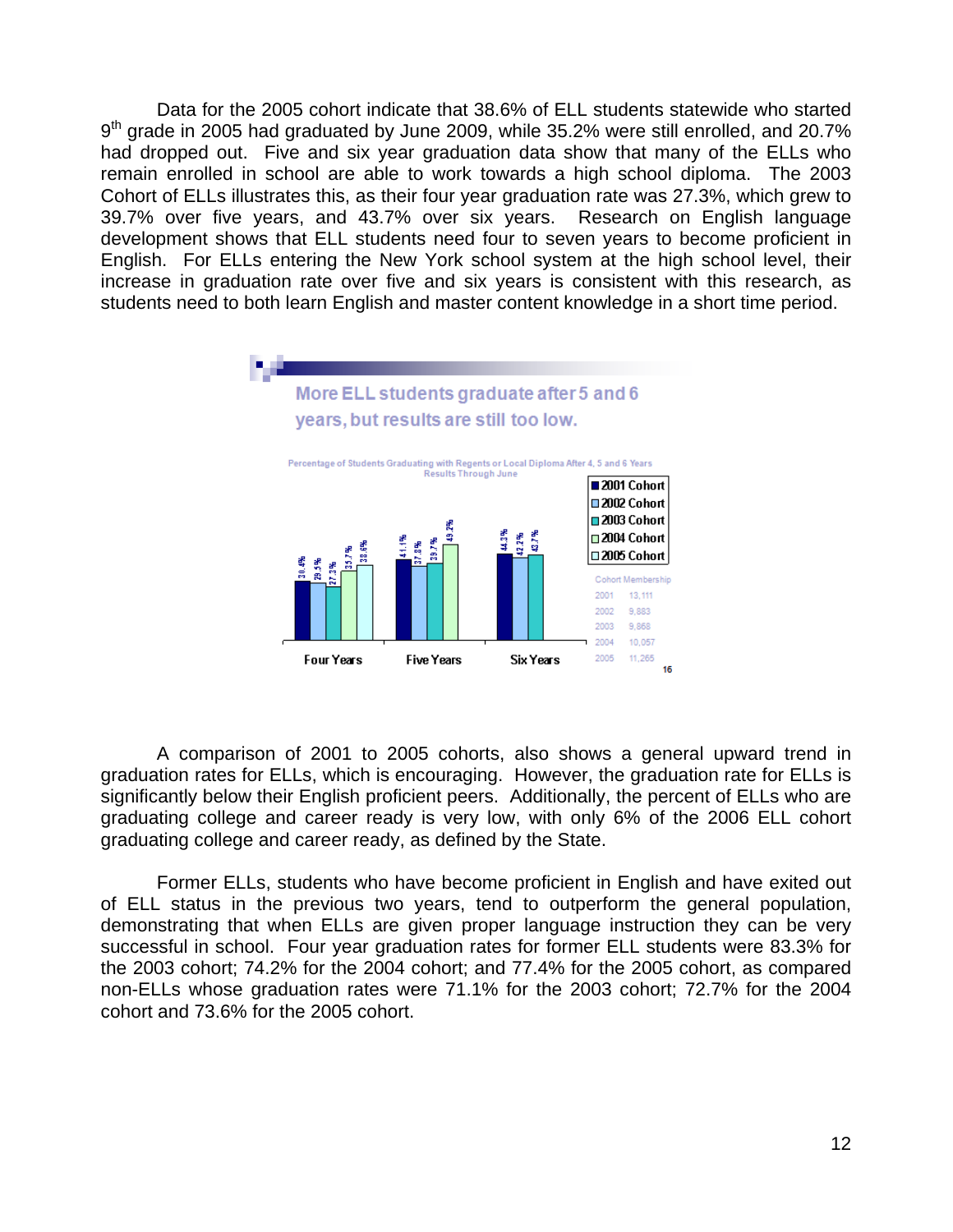

#### Data Limitations

 ELLs are a very diverse group of students with varied educational needs. To better understand their educational and linguistic needs, LEP/ELL students may be classified into several sub-groups: Long Term ELLs/LEPs (LTEs); Bilingual Special Education (BSE); New Immigrants/Newcomers; and Students with Interrupted Formal Education (SIFE). At present, New York State does not collect data on all of these subgroups. As NYSED implements the State's new P-16 data system, these groups will be tracked, which will allow the Department to disaggregate performance and demographic data to better understand the needs of the state's ELL population.

 In addition to collecting additional information on subgroups of ELLs, NYSED also is working to improve collection of data on former ELLs, students who were once classified as ELLs but have become English proficient and transitioned out of ELL programs. The number of ELL students in the State is a constant cycle of new ELLs entering into school systems and currently enrolled students exiting out of ELL status. The ability to track former ELL data will allow NYSED to follow cohorts to measure progress over time. ELLs by definition will always perform below non-ELLs, particularly on ELA exams, as they acquire the English language skills necessary to demonstrate knowledge in ELA and in other content areas. Thus, understanding how former ELLs perform over time will allow the Department to better evaluate the effectiveness of programs designed to support ELLs in successfully meeting college and career ready standards.

#### English Language Learner Programs:

 Due to some of the data limitations identified above, SED is not currently able to track statewide performance of ELLs by program type. We know from national research, however, that ELL students in bilingual education programs tend to outperform their peers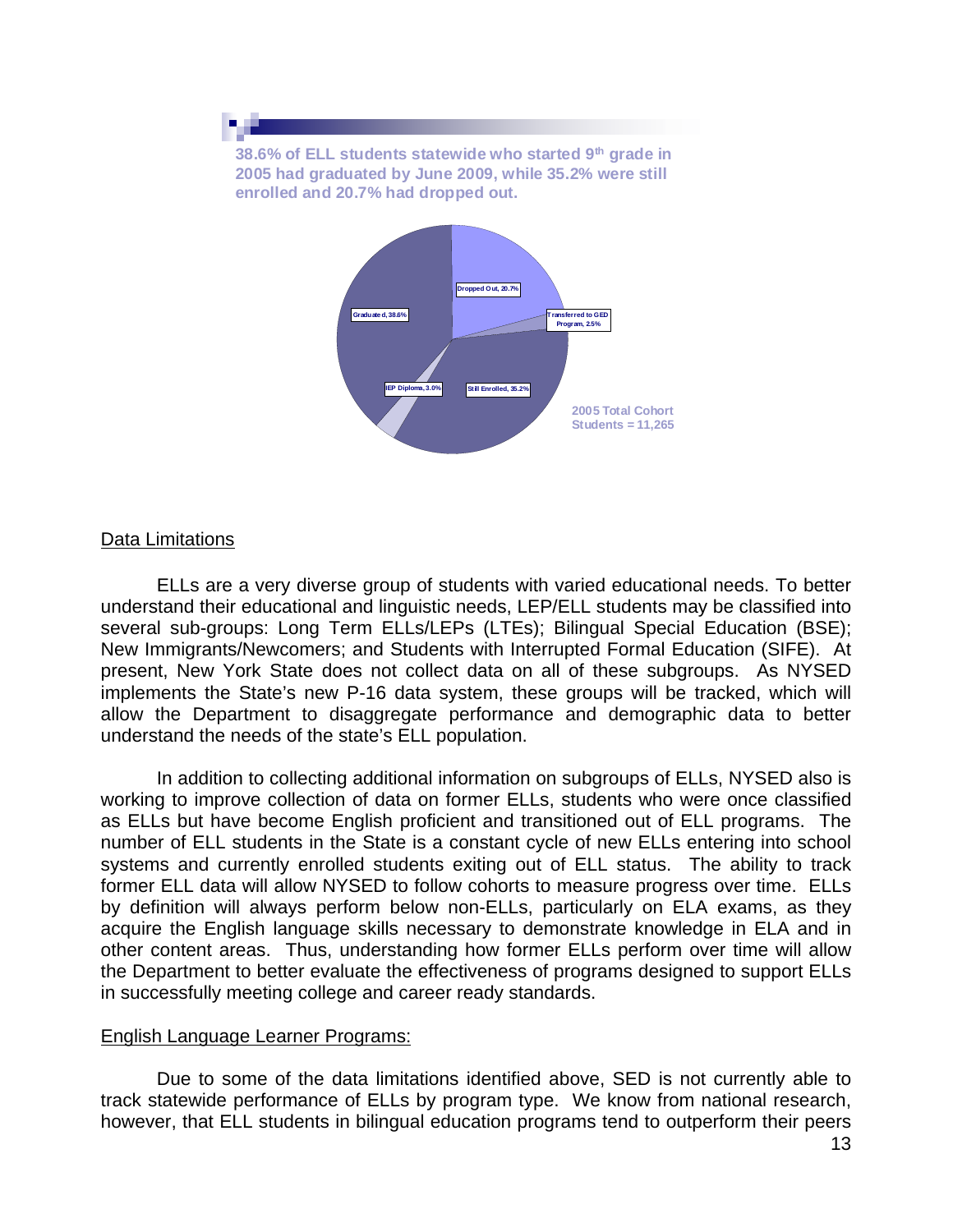in all other ELL programs. Research also tells us that English language development can be accelerated by teaching English through content. A longitudinal study, for example, that compared ELL student achievement on national standardized tests and high school graduation in different types of ELL programs (immersion, ESL, bilingual, dual language, etc) found that for students who entered the US with little or no English language proficiency in grades K-1, the strongest predictor of their achievement in English was the amount of formal schooling (grade level) they received in their native language. (Wayne, T. & Collier, V., A National Study of School Effectiveness for Language Minority Students' Long-Term Academic Achievement, Center for Research on Education, Diversity & Excellence (2002)).

 Additional research shows that, whether in ESL or Bilingual programs, the use of native language instruction can help students learn English. To date, five separate metaanalyses have been done on the effects of using a student's primary language (also referred to as native language or home language) to promote achievement in English, and all studies reached the same conclusion about the positive effects of teaching children to read in their home language. (See Claude Goldenberg & Rhoda Coleman, Promoting Academic Achievement Among English Language Learners: A Guide to Research 25- 33(Corwin Press, Inc. 2010)).

 Research has also been conducted over the years on the best forms of instruction to teach English Language Development in English as a Second Language classes and programs. These include a combination of stand-alone English language instruction focusing on academic language, not just conversational English; combining language and content instruction; and an explicit focus on academic language development; to name a few. (Claude Goldenberg & Rhoda Coleman, Promoting Academic Achievement Among English Language Learners: A Guide to Research (Corwin Press, Inc. 2010)).

A recent report by Rivera, Moughamian, Lesaux, & Francis (2008), confirms the importance of building academic language skills and recommends that instruction be delivered in a Response to Intervention model (RtI) where explicit, intensive instruction is closely matched to student difficulties. Current research also focuses on the question of whether and how children's first language should be used in an instructional program, as discussed in *Instructional Models and Strategies for Teaching English Language Learners*  (Moughamian, Rivera, & Francis, 2009).

The critical nature of this research has prompted the United States Department of Education Office of English Acquisition to host a spring (2011) series of National Conversations in order to gather ideas surrounding academic achievement and gap closing for ELLs. Several themes emerged; each accompanied by recommendations. The themes listed below also reflect the Regents' Reform Agenda and the State's RTTT priorities:

 Since the development, norming, and piloting of content assessments have not traditionally included ELLs, and since these tests are given in the language of instruction (English), there is inadequate consideration of issues related to linguistic modifications and the learning of academic English.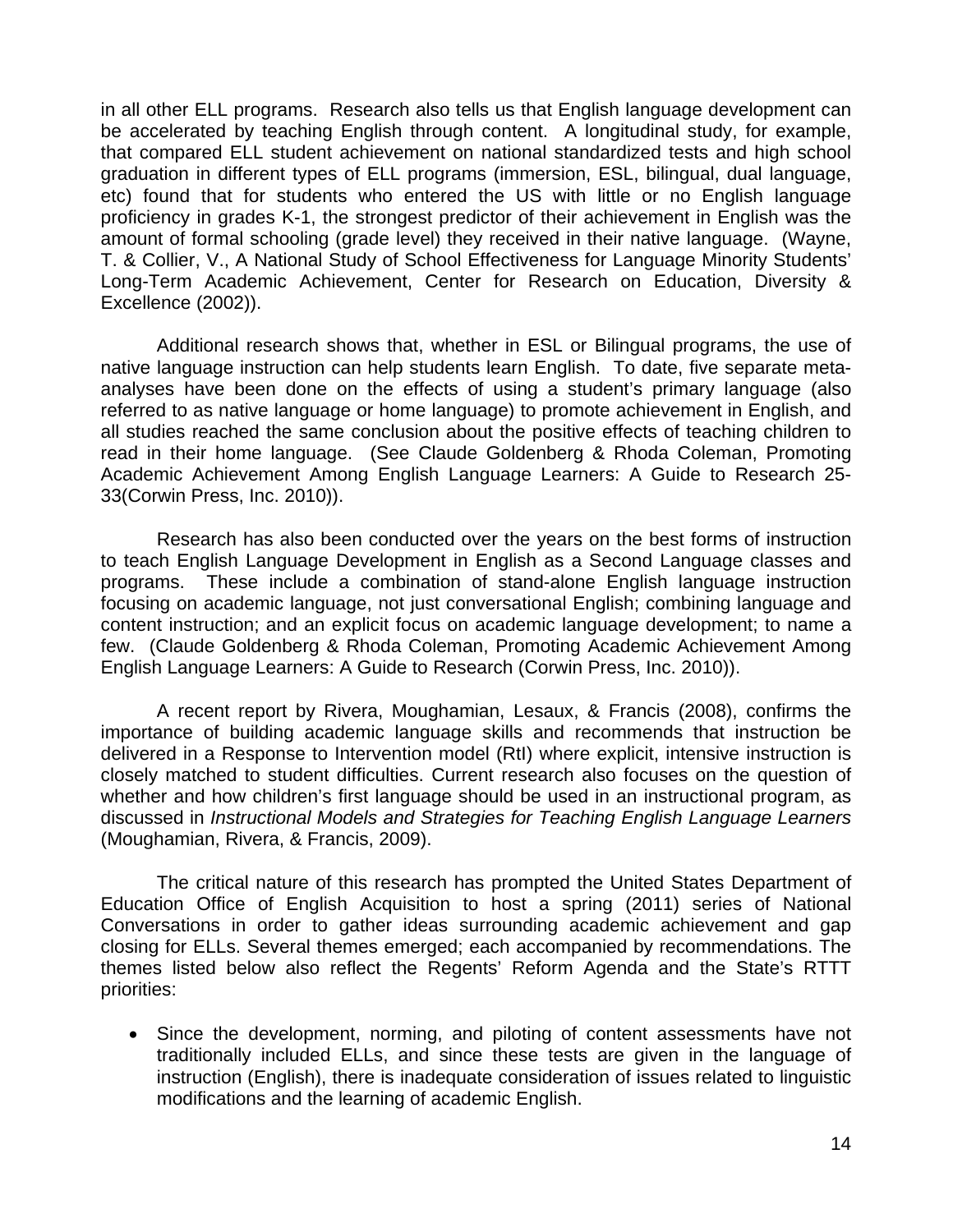- The fact that performance achievement data for Former LEP/ELLs is not disaggregated and publicly reported as a demonstration of success threatens to compromise the accountability reporting system for these students.
- Given the fact that currently there are no national English Language Proficiency Standards, the instructional needs of English language learners must be included as districts adopt and implement the Common Core Standards.
- As a result of the lack of teacher/administrator preparation during in-service or preservice to teach and make decisions for the benefit of English learners, the need for professional development in this area is critical.

# English Language Learners and the Regents Reform Agenda

In keeping with the Regent's commitment to close achievement gaps and prepare all students to meet college and career ready standards, ELLs are an important focus of the Regents Reform Agenda. To address the critical issue of the shortage of qualified staff, NYSED has developed a number of programs to recruit, evaluate and develop ESL and bilingual teachers throughout the state, including the Intensive Teacher Institute (<http://www.p12.nysed.gov/biling/bilinged/iti.html>), which provides tuition assistance for bilingual and ESL coursework in general and special education. The Department also recently awarded a total of \$20 million dollars to several institutions of higher education to create clinically rich graduate teacher programs that target high needs schools. Of the eleven awards made, five were made to institutions that will focus on bilingual and ESL teachers, including:

- 1. Adelphi University Science Teacher Bilingual Residency Program, which will train a cohort of teachers to work with ELLs in grades 7-12 (focusing on bilingual science education) in high needs schools in Long Island.
- 2. Fordham University Teacher Residence for Initial Practitioners, which will train several cohorts leading to master degrees (including a master's in TESOL) and target five lowperforming schools in the Bronx.
- 3. Lehman College Mathematics Achievement for Teachers of High Need Urban Populations (MATH-UP), which will train Bronx students to work in South Bronx schools, with a particular focus on math and strategies for working with ELLs.
- 4. SUNY OSWEGO Residency Initiative for Teacher Excellence, which will graduate candidates in dual certification in math or science and special education or TESOL to work in none high-needs schools in Syracuse, Oswego County and New York City.
- 5. Union Graduate College Master of Arts in Teaching Program, which will integrate a special emphasis on ESL in a math and science, to target high needs schools in urban school districts in the Greater Capital Region.

Also, through several RFPs the Department has already issued, such as the Model Induction RFP [\(http://usny.nysed.gov/rttt/rfp/gt-06/\)](http://usny.nysed.gov/rttt/rfp/gt-06/), and others NYSED will soon issue, such as the undergraduate clinically rich teacher preparation program, NYSED will use \$30 million of RTTT dollars to fund institutions of higher education, districts and partnership organizations to prepare and place more teachers in high needs schools, with a particular focus on placing ESL and bilingual teachers in high needs schools.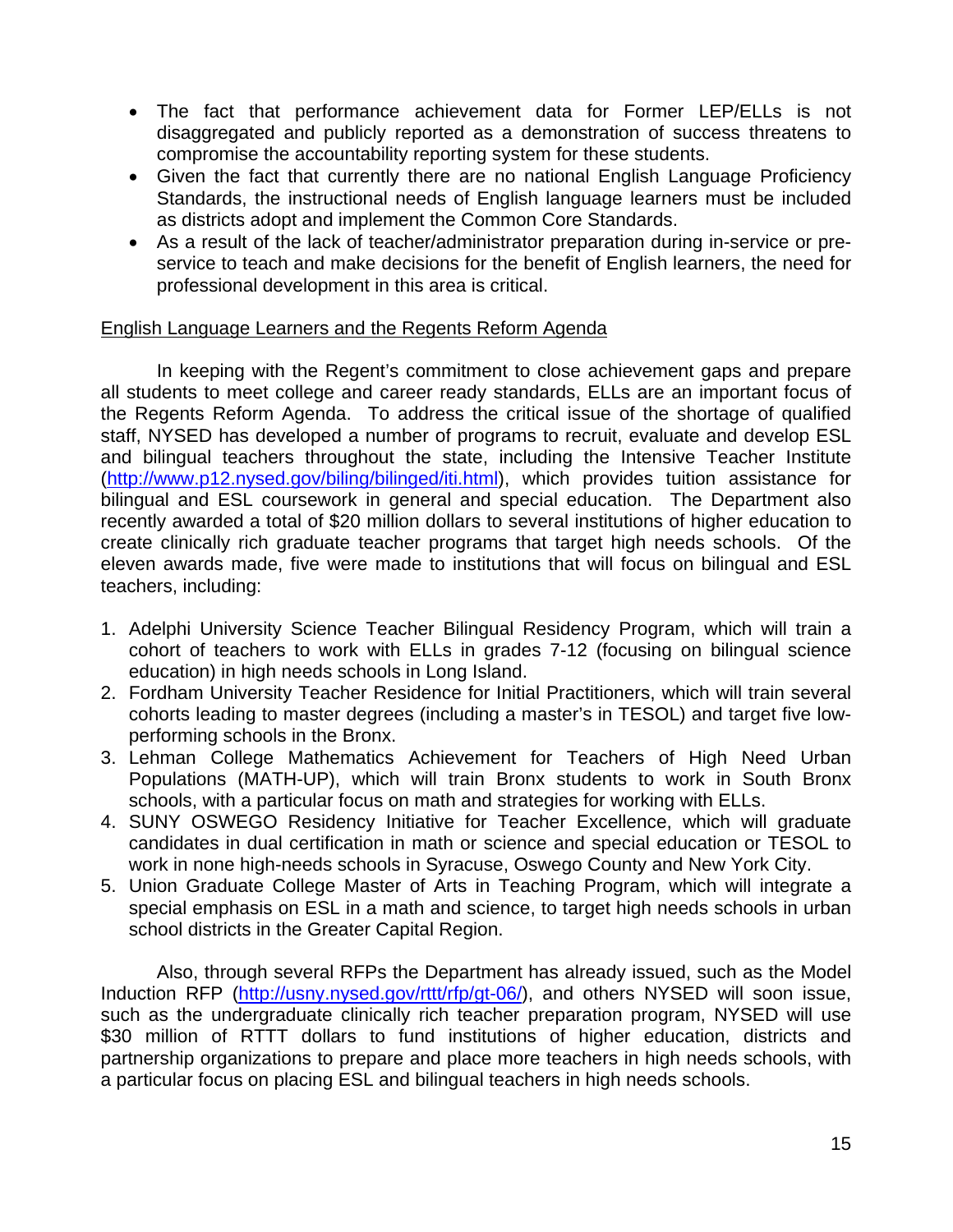NYSED is also using \$10 million of RTTT funds for principal preparation programs to train principals and give them techniques to ensure excellence in teaching of and learning by ELLs and then place these principals in high needs schools with large ELL populations.

To improve the principal and teacher certification process to ensure that all newly certified teacher and principal candidates are prepared to work with ELLs, all initial candidates for teacher and principal certification, graduating May 2013 and thereafter, must pass an "educating all students" assessment. The exam will be available for candidates starting in September 2012. Candidates will have to demonstrate their knowledge of pedagogy that addresses the specialized needs of ELLs in order to become certified. This effort will help to address the issue of training of teachers in culturally responsive pedagogy and raising awareness of the challenges facing ELL students.

#### *Common Core and Assessments*

As schools and districts begin to implement a new statewide Common Core curriculum, NYSED is developing guidance and tools to assist educators of ELLs. The Department will be contracting with vendors to develop curricular modules in ELA and math to guide educators on how to implement common core instruction. These curriculum modules are required to have additional educational teaching and learning systems and pathways embedded in the curriculum to support ELLs. By building the needs of ELLs directly into the Common Core curriculum, the Department will address one of the key reasons for why ELLs complete school at rates below those of many other groups of students.

NYSED's attention to Data-Driven Inquiry and assessment of student achievement as a foundation to the Regents Reform Agenda is also reflected in the current effort to align (by 2013) the NYSESLAT exam with the new Common Core ELA standards. NYSED has awarded a contract to a vendor to study and align the exam to ELA Common Core standards. This will ensure that ELL students who pass the NYSESLAT are truly prepared to enter into mainstream English classes that will be using common core curriculum and assessments. The LEP/ELL Program Evaluation Toolkit is an initiative designed to encourage schools to engage in self-assessment and evaluation of programs for LEP/ELL students.

 In addition to the above, the Department uses State categorical bilingual funding to support the Regional Bilingual Education Resource Networks (RBE-RN), the Intensive Teacher Institute (ITI), and the Bilingual ESL Leadership Academies (BETLAs).

#### *New York City Corrective Action Plan*

 On October 12, 2011 the State approved a corrective action plan for New York City, after nearly a year of discussions between the New York City Department of Education (NYCDOE) and the NYSED (see <http://www.p12.nysed.gov/biling/docs/NYCCAPFinal.pdf> for a copy of NYCDOE's approved plan). The corrective action plan requires the NYCDOE to provide more program options, supports, and services for ELLs and their families. Under the agreement, NYCDOE has committed to opening 125 new bilingual programs in the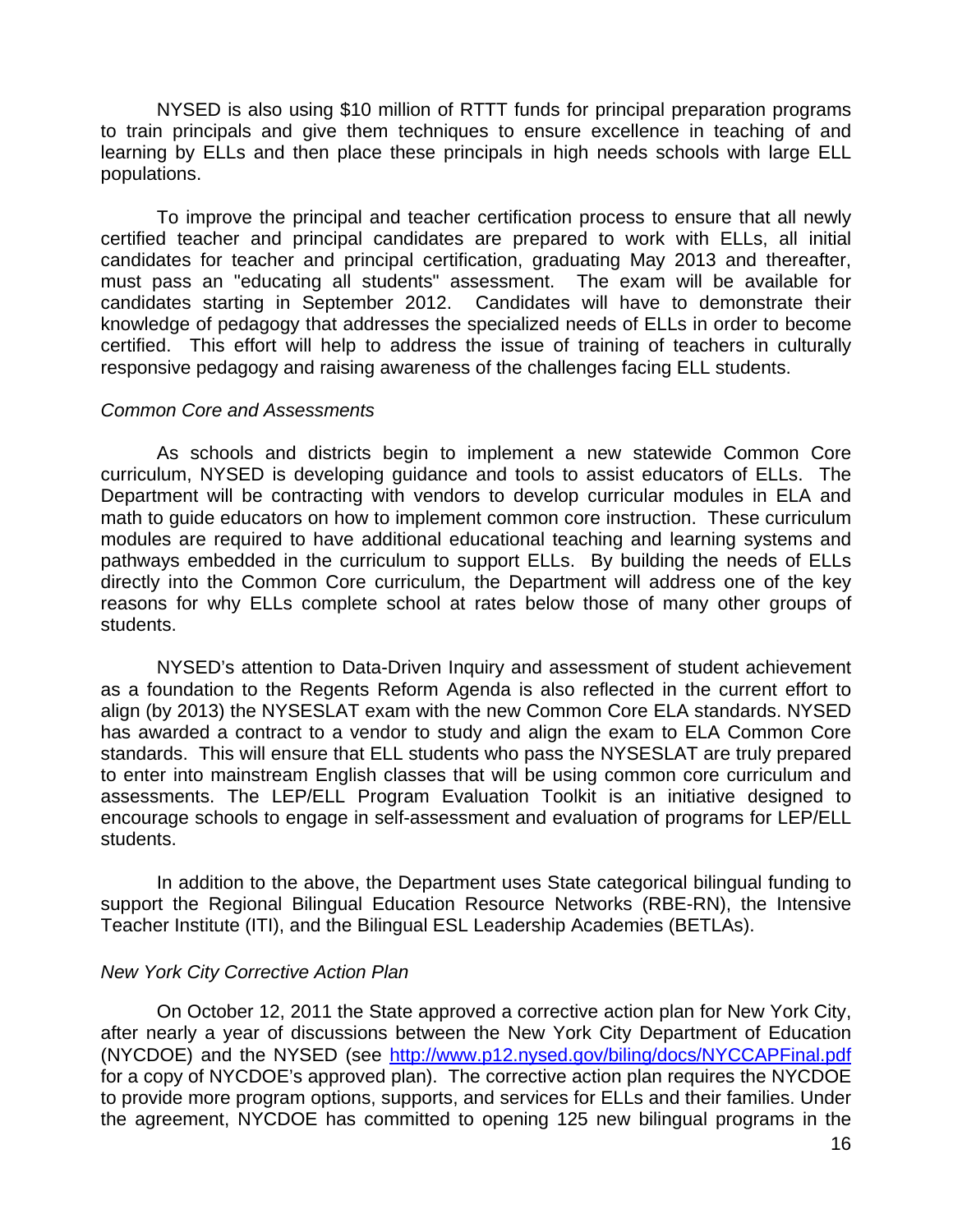next three years, concentrated in areas with greater need for dual language and transitional education programs. The agreement also addresses the timely administration of the language proficiency screening exam (LAB-R), increasing the number of certified bilingual and English as a Second language teachers, and holding school principals accountable for implementing this plan in their schools. The State is committed to ensuring that this plan is implemented and will be working closely with the NYCDOE to monitor their progress towards established goals and benchmarks, through bimonthly meetings and regular progress reports.

## Examining Commissioner's Regulation Part 154

As noted above, Commissioner's Regulations Part 154 were first adopted in 1981 and have only been modified modestly since then. The Regulations as currently written should be reviewed in light of the latest research on ELLs and data on the recent performance of ELLs in New York State based upon the types of programs, services and support they have received. As the Regents move forward with implementing their reform agenda, now is an opportune time to review whether these regulations should be amended to better align with the goal of ensuring that all students receive an education that prepares them to achieve success in relation to college and career ready standards. In particular the Department will seek comment on the provisions of the Regulations pertaining to:

- How students are identified as English language learners and subsequently exited from services;
- The duration, intensity and types of instruction and support services provided to students in English as a Second language and bilingual education programs;
- Credit accumulation options and graduation requirements for English language learners;
- Parent notifications and options in terms of services and programs for their children who are English language learners;
- Certification and in-service professional development requirements for staff; and
- District planning and reporting requirements.

 In engaging with stakeholders, Department staff will encourage stakeholders to provide responses to the following questions:

- How well do former ELLs students perform after achieving proficiency? How do they perform in middle school? How do they perform in high school?
- What is the quality of the State's bilingual and ESL programs: What works? Which practices are effective?
- What are the educational needs of Long Term LEP/ELs? How can the State address those needs?
- For students with disabilities (SWD) who are ELLs, how does each disability affect the results on exams?
- What are the educational needs of Students with Interrupted Formal Education (SIFE)?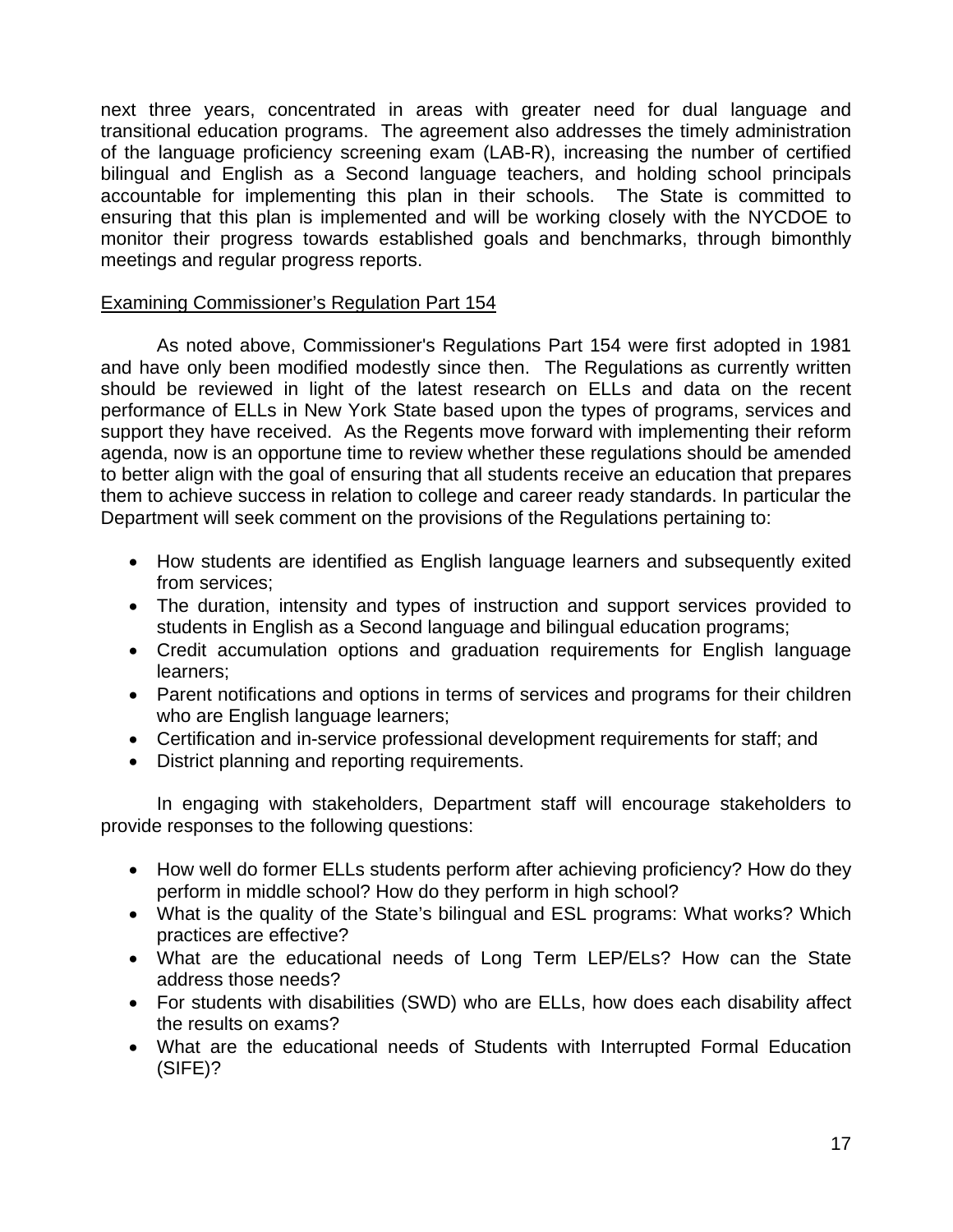Any changes recommended in the regulations will reflect current research concerning equity of access to quality models of instruction and appropriate assessments for language acquisition and content knowledge and will address the critical social-cultural and emotional issues faced by these students.

#### Proposed New Resources to Support ELLs

The performance of our ELL students in the state must improve in order for all students to be on track to meet college and career ready standards. In order to do this effectively, additional resources are needed to recruit, develop and retain highly effective staff; implement professional development for teachers working with ELLs; expand program options; improve the quality of programming throughout the state; identify and expand best practices and model programs; create additional curriculum and resources for teachers working with ELLs; improve monitoring and compliance systems; and increase family involvement initiatives to better support the engagement of parents of ELLs in their children's education. Department staff propose that the Regents advocate for additional federal or state funds that the Department may utilize to help districts achieve these objectives.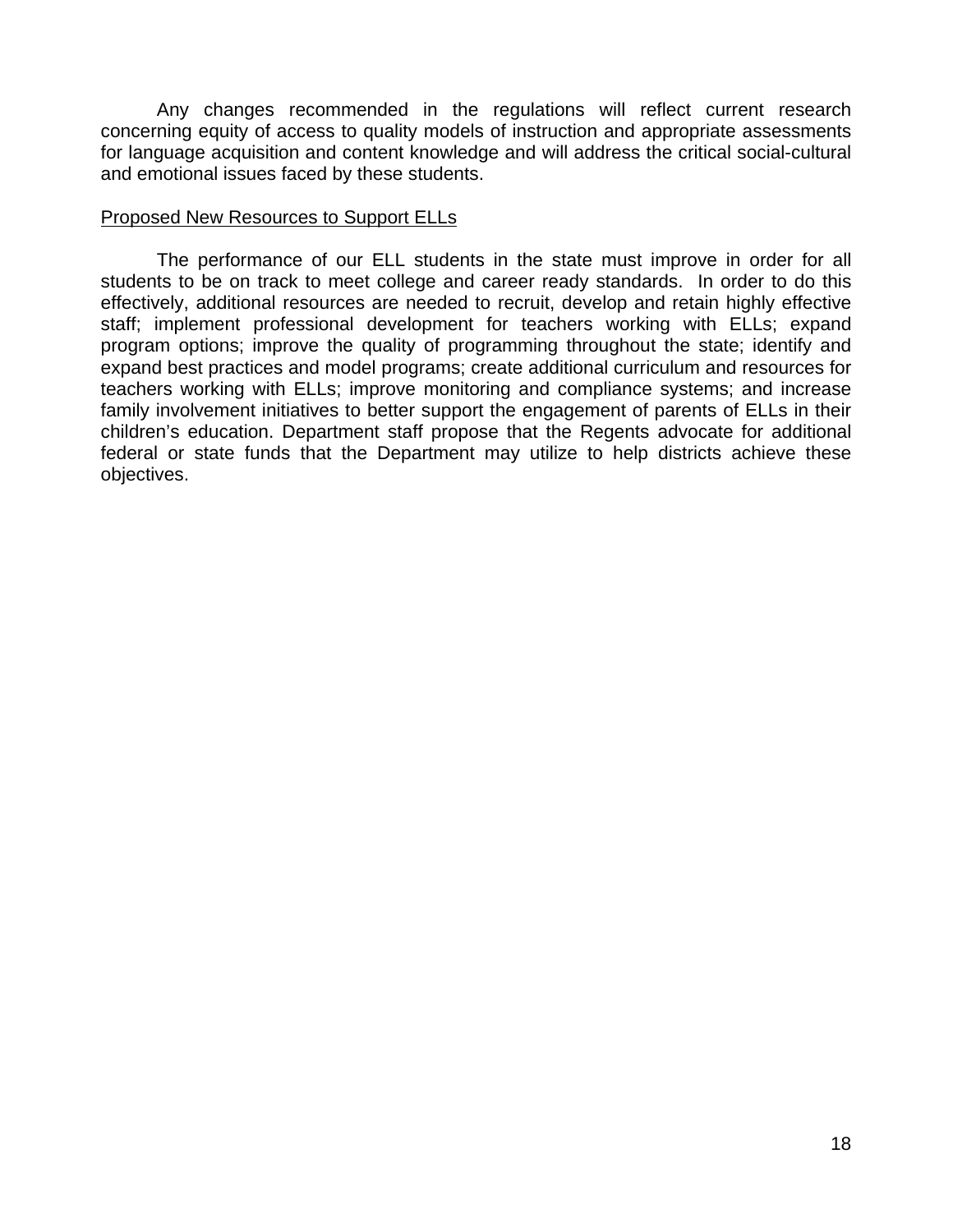# **Appendix B: English Language Learners and the Regents Reform Agenda, Supplemental Information**

## New Program to Create and Support High Quality Programs for ELLs

In November 2011, the Department launched a new program called the New York State Initiative for Emergent Bilinguals in partnership with the Research Institute for the Study of Language in Urban Society (RISLUS) and the Ph.D. Program in Urban Education, both of the Graduate Center of the City University of New York (CUNY). The initiative will be carried out over a two-year period and has three main components all aimed at improving programming and services to ELLs (referred to as "emergent bilinguals"):

- 1. Leadership: A principal training program to create high quality programs to turn around low performing schools in New York State. The program will target 30-35 principals in schools in need of improvement in New York City, Long Island and Westchester that have above average numbers of ELL students. The program includes a series of five seminars for principals, and two additional staff identified by the school leadership for select seminars; Research Teams assigned to each school that will conduct four to five on-site visits to schools to identify areas of needs and provide technical support; and the development of an improvement plan through an Emergent Bilingual Leadership Team of school staff, created at each school. The program includes a quantitative and qualitative evaluation component to measure the impact on the school and emergent bilingual student outcomes.
- 2. Documentation: A study to document historical efforts made by New York State in educating emergent bilinguals and identify current elementary, middle and high schools throughout the state that have high quality programs in order to document their effective practices. The documentation process will include interviews with school staff, students and parents; on-site visits to the schools; and the coordination of video production to capture best practices. The findings will be published and made available for dissemination to schools throughout the state.
- 3. Native Language Arts Standards and the Common Core: An exploratory study to inform the Department on how to align New York's Native Language Arts Standards to the state's P-12 ELA Common Core Learning Standards.

The CUNY-NYSIEB will be lead by Professor Ricardo Otheguy, Director of RISLUS and member of the faculty of the Graduate Center's Ph.D. Programs in Linguistics, Urban Education, and Hispanic & Luso-Brazilian Literatures and Languages; Professor Ofelia García, a RISLUS Associate and a member of the faculty of the Ph.D. Programs in Urban Education and Hispanic & Luso-Brazilian Literatures and Languages; and Associate Professor Kate Menken, a RISLUS Fellow and a member of the faculty in the Department of Linguistics & Communication Disorders at Queens College and in the Ph.D. Program in Urban Education at the Graduate Center. Their work will be supported by a team of six faculty of the senior colleges of CUNY, including Professors Brian Collins and Anne Ebe from Hunter College, Professor Tatyana Kleyn from City College, Professor Vanessa Perez from Brooklyn College and Professor Maria Victoria Rodriguez from Lehman College. In addition the work will be coordinated by a project director and a team of